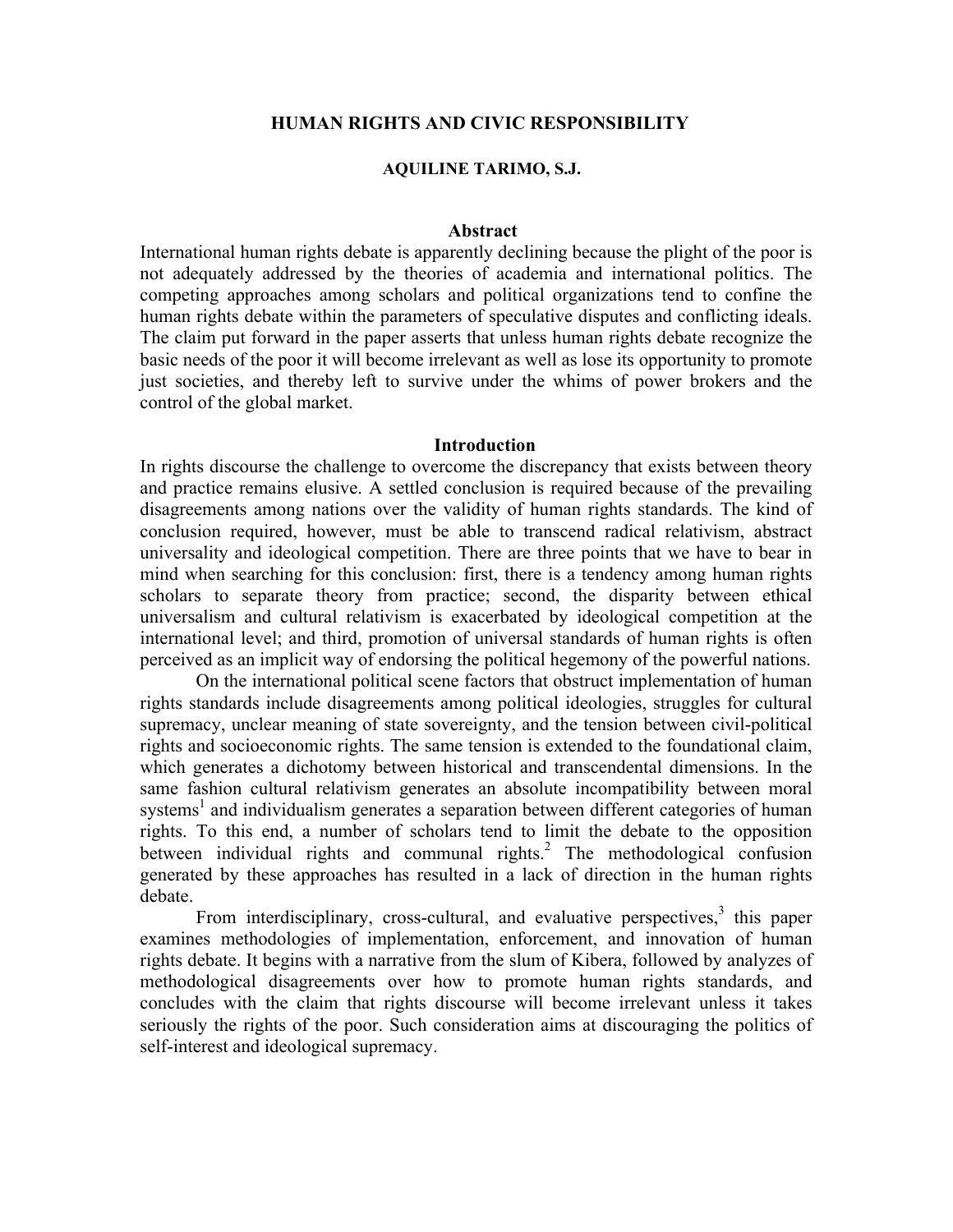#### **The Rights of the Poor in African Slums**

The slum of Kibera in Nairobi, Kenya is the largest slum in Africa with a population of about one million. It covers approximately  $550$  acres.<sup>4</sup> It is "one of the most studied slums in Africa, not only because it sits in the center of the modern city, but also because UN-Habitat, the United Nations agency for human settlements, is headquartered close by."<sup>5</sup> This slum is surrounded by the wealthy suburbs of Kilimani, Upper Hills, Karen, and Langata. The influx of people to the slum is a result of people escaping unemployment from rural areas.

The slum of Kibera, as an informal settlement, has no health services, clean water, schools, playgrounds, or sanitary services. Houses are built of temporary materials such as mud, plastic, cardboard, and second-hand corrugated iron sheet. Most of them are without ventilation, cemented floor, or proper windows. Another serious problem is overcrowding. One room is shared by several family members. There are no accessible roads or drainage systems to evacuate sewage and rain water. The public walkways are partially blocked by filthy garbage. In most places the sewer finds its way into open drainage trenches, public walkways, and dumping areas. The lack of a proper sewage system creates stagnant water which becomes a breeding ground for mosquitoes. The pitlatrines are health hazard because they are used by many people, too close to houses, and without maintenance. In addition, there is no clean water for domestic use. The environment of the slum is completely unfit for human habitation. Wild animals of the Kenyan national parks, comparatively, live in a much better environment than the slum dwellers.

Most residents are unemployed and a small number are casual laborers. Others are involved in the roadside business of hawking various wares. Kibera is a breeding ground for street children who run away from home due to the lack of food. Parents cannot feed their children because most of them are unemployed, and those who work as casual laborers for multinational companies only earn about one dollar a day. The multinational companies, mostly from rich countries, make huge profits by exploiting slum dwellers and manipulating local leaders.

With so many non-governmental organizations in Nairobi one wonders whether the government and the international community pay attention to the dehumanizing conditions found in the slum. International conference dignitaries, non-governmental organization leaders, and famous personalities from many institutions, for many years, have visited the slum. Yet nothing has been done to change the situation. The persistence of the situation in Kibera is a result of the failure of leadership and governance. The problem could be linked to deliberate negligence on the part of policymakers. The slum dwellers feel that discussions about their life situation are plenty, but there is no political will to address the problem because of greed. This form of injustice is located in selfinterest and the lack of political will on the part of those who benefit from the situation.

We cannot rely on multinational companies and predatory leadership to change the situation. Most of the multinational companies are profit-oriented. Because of the situation the burden of poverty is not lessening as we expect. There is increasing environmental degradation, hunger, and disease. The culture of exploitation and corruption destroys structural policies intended to defend the poor. In recent years the slum has even become a tourist attraction for curious visitors. A number of nongovernmental organizations use the misery of the slum dwellers to raise money for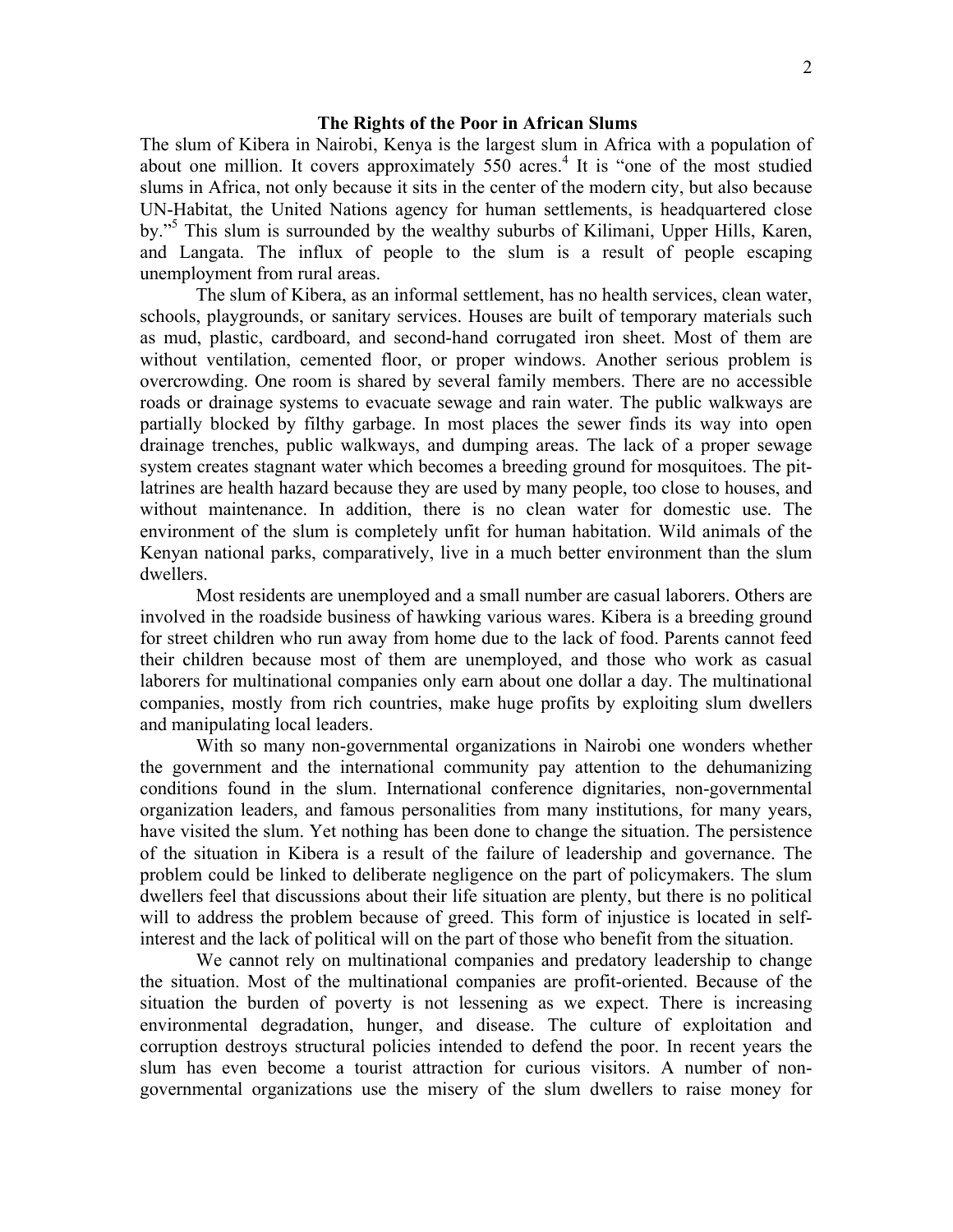private use. In this case the slum is an investment of the privileged. Mismanagement, corruption, and predatory leadership have led to the disappearance of the sense of social justice in many institutions. Clearly, the poverty witnessed in the slum today is more acute than it was four decades ago when Kenya became independent.

The environmental, social, and economic conditions of the slum are shocking. Housing, health services, education, sanitary, and food situations are pathetic. The dehumanizing condition of Kibera does not result from the scarcity of resources, but from the inability of the government to offer workable solutions. The situation highlights two extreme worlds: the world of abundance and the world of impoverishment. We have to ask ourselves this question: How do we approach the human rights debate vis-à-vis the growing number of slums, a situation that reveals the denial of basic human rights? The narrative of Kibera brings into our mind the challenging conditions of life in the growing number of slums and serves as a platform for further investigation of the ethical implications of the plight of the slum dwellers in modern cities.

The slum of Kibera is one example among many slums found in African cities today. The answer to why such a place exists is more complex than the common belief that the poor are poor because they are lazy. Similarly a search for methodologies that can address the situation is saturated with endless disputes and disagreements because of difference in cultural traditions, development theories, and political ideologies. Scholars and activists alike have been grappling with this challenge for a long time. The option of presenting the narrative of the slum of Kibera in this evaluation is not intended to scare the wealthy category of people. On the contrary, it is intentionally selected to justify the claim that if human rights rhetoric cannot make a difference in the slums, then it is an irrelevant rhetoric, and as such it is appropriate to ignore it.

The following analysis of methodologies discloses the difficulty of promoting human rights in a way that can overcome the challenge of implementing human rights standards in urban environment, where the gap between the poor and the rich is constantly widening.

#### **The Legitimacy of Human Rights Standards**

The legitimacy and recognition of human rights norms derive from the claim that they are founded upon fundamental values. It is these values that make human rights norms legitimate and acceptable. As moral entitlements, human rights are connected to identity and self-determination. Claims of validity depend on the moral agents who act within the context of the life and the value system they inhabit. From the perspective of historical evolution human rights norms derive from socio-cultural, economic, and political transformations. They have relevance wherever there is injustice irrespective of culture, religion, or place. They "seek to allow human beings, individually and in groups to give meaning and value to their lives, to pursue their own visions of the good life."<sup>6</sup> Such choices justify the claim that freedom of conscience deserves respect. Human rights norms are relevant because they defend human dignity, self-determination, and the common good as necessary conditions for human flourishing.

Human rights, argues Ignacio Ellacuria, "should be understood as the unfolding of the common good."<sup>7</sup> For him, human rights and the common good are a single problem. It is impossible to speak of a common good where there is a denial of human rights. The common good "is that point where rights and duties converge to reinforce one another.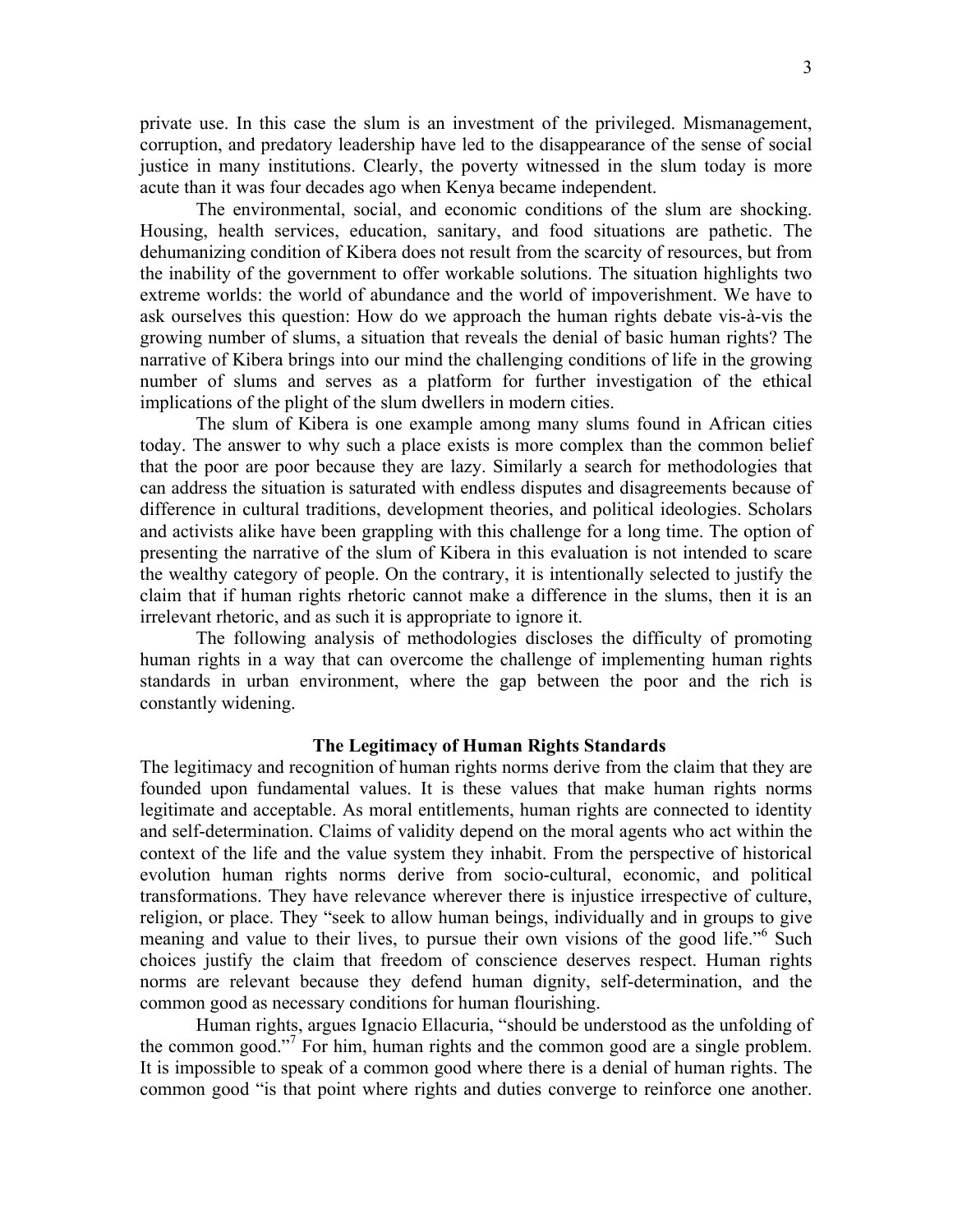When human rights are ignored, and when the pursuit of individual interests unjustly prevails over the common good, then the seeds of instability and violence are sown."<sup>8</sup> Human rights and the common good are mutually correlative, and specify the minimum standards required for a society that is just. Without the link proposed by Ellacuria human rights could be interpreted as a principle of self-interest and selfishness expressed in terms of non-interference.

In the modern world the standards of human rights have become the most effective moral criterion to judge individuals, social relationships, institutions, and state. Human rights standards have acquired international recognition because of the influence they have garnered since the end of the Second World War. Conversely, diversity and misunderstanding among religio-cultural value systems and various meanings of the good life do not present another option that could be considered just and accepted by everybody. Under these circumstances it could be argued that human rights, as a struggle for mutual recognition and mutual care, is the sole paradigm in which fundamental disagreements are dissolved. So far, in the search for a common morality, there are no other respectable alternatives to human rights standards.

The preceding investigation has presented the challenges raised when we encounter the condition of the poor. This was followed by the challenge of justifying the legitimacy of human rights standards. The segments which follow investigate the challenges associated with implementation, enforcement, and innovation of human rights standards across cultural, political, and ideological divides in a way that can promote progress for all.

# **Universalism, Multiculturalism, and Relativism**

For Jack Donnelly, there are two categories of ethical universalism.<sup>9</sup> The first category is abstract and indefensible. This category derives from transcendental experience that claims a sacred character to the foundation of rights. The second category is founded upon the claim that human rights are universal insofar as they derive from universal historical experiences. There is a necessary interdependence between transcendental and historical dimensions of human experience. For him, "universal human rights, properly understood, leave considerable space for cultural particularity, and other forms of diversity and relativity."<sup>10</sup> An inclusive and historical concept of universality requires us to be sensitive to the identities and needs of others. Such substantive universality operates at the level of applying what is claimed by the Universal Declaration of Human Rights.

A number of universalistic approaches have, however, failed to develop an attitude of treating human rights proportionately because they do not situate ethical questions within life struggles nor do they examine carefully the conditions of life in which the moral agent is situated. A number of liberal approaches, for example, do not see the need to attend to the special concerns of local cultures in a search for concrete solutions. Their approaches tend to remove questions of human rights from the concrete struggle of life. They attach human rights to persons who are distinct from concrete experience. But when the concept of person is abstracted from experiential contexts and identities then the rights discourse becomes an attempt to construct a system that protects the interests of the privileged class. When human rights are turned to privilege their universal character is negated, with a possibility of losing the common moral ground and the sense of common humanity that we share. Appealing to imagination alone cannot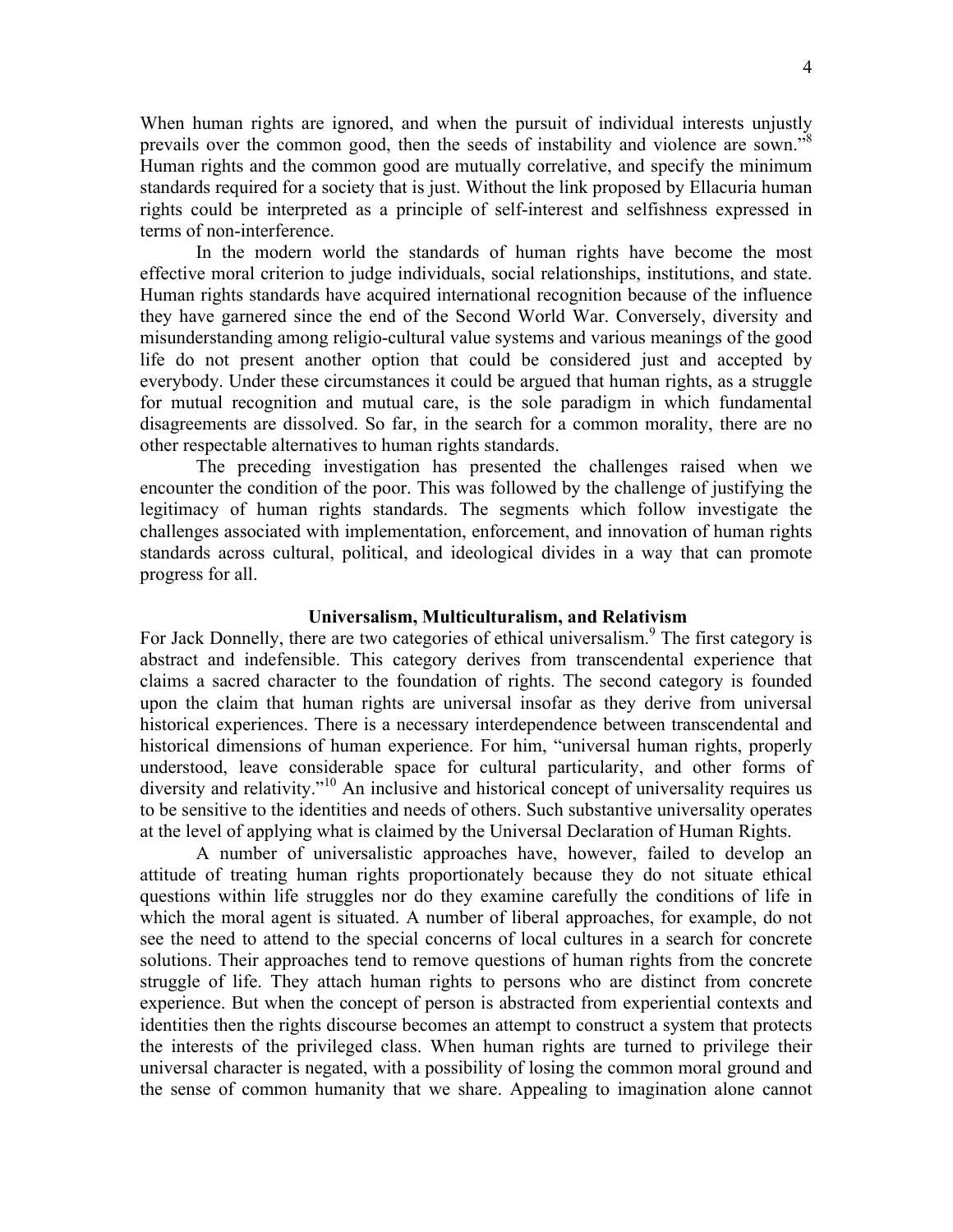penetrate historical conditions and social relationships. In criticizing such abstract approaches, Seyla Benhabib argues that with a definition of a person restricted to "generalized other" we may remain stuck at the meta-ethical level of the discourse.<sup>11</sup> If the practical standpoint is not taken into account, then there will be no universality that can be justified empirically. A universalistic moral theory removed from the concrete challenges of life will eventually fall into epistemic inconsistencies that jeopardize its claim of fulfilling the demands of universality. $^{12}$ 

How can we ground a universal understanding of human rights which is inclusive and acceptable everywhere? What is often taken for granted in universal moral theories is that a person's identity derives from the process of historical consciousness, which includes being shaped by the circumstances of life. Experience teaches that a claim to universality based upon historicized justification serves as an overlapping consensus of divergent conceptions of the good. Cultural identities are variables that stand to justify the validity and realization of human rights norms. Such a claim confirms that the processes of historical consciousness justify the validity of human rights standards.<sup>13</sup> Therefore, in the process of establishing a link between human rights and common morality we must maintain the balance between particularity and universality.

Culture is a depository of experience and knowledge. As such, values are relative to the culture from which they derive and evolve. In recent years, however, claims of ethical universality have been confronted with the reality of cultural relativism. Cultural relativism derives from differences among value systems, life contexts, understandings of the human person, and the meaning of the good life. There are two categories of cultural relativism. The first category sees irreconcilable difference that completely rules out any rapprochement. It cherishes uncertainty in the process of making moral judgment. It does not consider the possibility of applying the principle of overlapping consensus as a means to facilitate dialogue in the process of addressing problems that cut across cultures, religions, and political divides. The second category of cultural relativism upholds claims of socio-cultural difference while at the same time leaving a space for dialogue and change.

People from different cultural systems have different conceptions of the human person and the good life. This correlation validates the claim that cultural differences justify contextualization of moral knowledge. Such perspectives mold diverse understandings of human rights. I wish, however, to argue that traditions themselves are subject to change insofar as the conditions of life change. Static cultural traditions and moral norms do not exist. The encounter between value systems provides the stage where different understandings of human rights converge. Such convergence is justified by human dignity and the common good, which leads to the overlapping consensus of the concept of universal human rights.

A moral agent is situated at the crossroads of different dimensions of historical consciousness. To dismiss any one dimension is to misunderstand the complexity of morality. The point of contention is that a moral action is complex in the sense that it always contains different variables that ought to be considered in moral discernment. It is not simply the significance of certain elements that matters, but the significance of how all the elements that constitute the whole interact to produce meaning. The concern is not simply to realize certain elements and dimensions of the moral agent taken in isolation. Rather, it is the question of focusing on the entire complex web of multiple elements and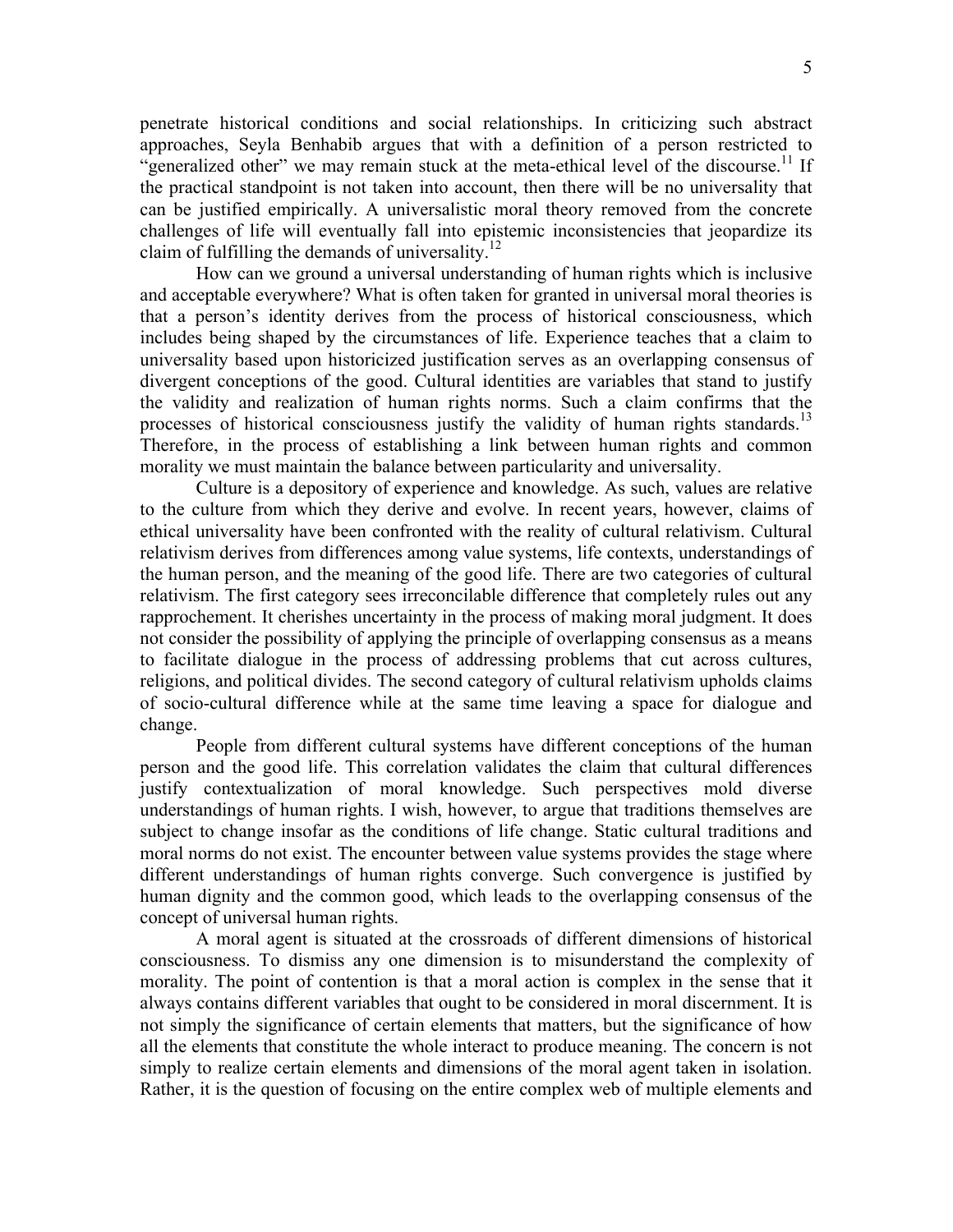various dimensions of human action. Interpreting human action entails evaluating the human person as a whole. Nothing that influences the process of human consciousness should be left out. Diverse dimensions of human experience fashion the perception, attitude, and action of the moral agent. Based on this observation I argue that promoting human rights is an enterprise that requires consideration of different experiences arising from different dimensions of human experience and social institutions.

Another claim worth of consideration is that realization of human rights ideals depends on the formation of the moral agent in relation to the context of life and cultural traditions. The interdependence of these dimensions fashions the value system which anchors rights discourse. This approach takes into account three key points: that there is a need to theorize out of experience rather than to allow theory to limit experience; that it is wrong to start with abstract norms and then seek to justify their applicability in particular cultures and contexts; $^{14}$  and that moral imaginations and traditions emerge from specific contexts of life, value systems, and worldviews.<sup>15</sup> While accepting that cultural diversity could strengthen rights discourse it is also appropriate to admit that cultural traditions are limited, and as such they need regular evaluation, self-criticism, and transformation. The weaknesses of cultural relativism include rigidity, self-centeredness, and isolationism. Radical relativism upholds that moral traditions are unchangeable. But in reality cultural traditions and moral norms are always subject to change. With this in mind cultural traditions, as social constructs, should not be approached as ends in themselves; instead, they should be approached as realities which are open to change.

Moral norms are embedded in a complex web of diverse experiences arising from social relationships. Ethical norms are situated within the historical-cultural realities in which moral agents are nurtured. Efforts geared to promote human rights must therefore be more than a mere application of a set of conventions. They have to take into account diverse experiences of life in terms of value systems and cultural traditions. In order to understand the contemporary challenge of promoting human rights one must go beyond a mere rediscovery of traditional belief systems, cultural traditions, and political ideologies. One must venture to take seriously the innovation of moral norms. Such an enterprise requires creative thinking and localized initiative. Attempts to contextualize the human rights debate should not be seen as ill-founded efforts intended to destroy what has been achieved; rather, we should see these efforts as a manifestation of moral maturity that intend to promote human rights from the viewpoint of social relationships. Moral norms are historical because "cultural configurations of symbols and circumstances are in constant change. Moral norms have meaning in relation to this changing field of action."16 The trajectory of a moving field of values must be traced vis-à-vis the changing conditions of life.

Critics claim that liberal approaches to human rights fail to extend claims of the civil-political rights beyond abstract considerations. Inability to take socio-economic rights seriously has in fact weakened the human rights debate. Abstract universalism and cultural relativism, with their tendency toward exclusion and imposition have retarded efforts geared toward changing the condition of the poor, the condition of the people of the slum of Kibera. Exaggerated cultural relativism obstructs transformative initiatives while abstract universalism ignores concrete engagement geared to promote socioeconomic rights. Rights claims, I wish to argue, are not only abstract; they are also ascribed to persons who live in concrete historical conditions. We have therefore to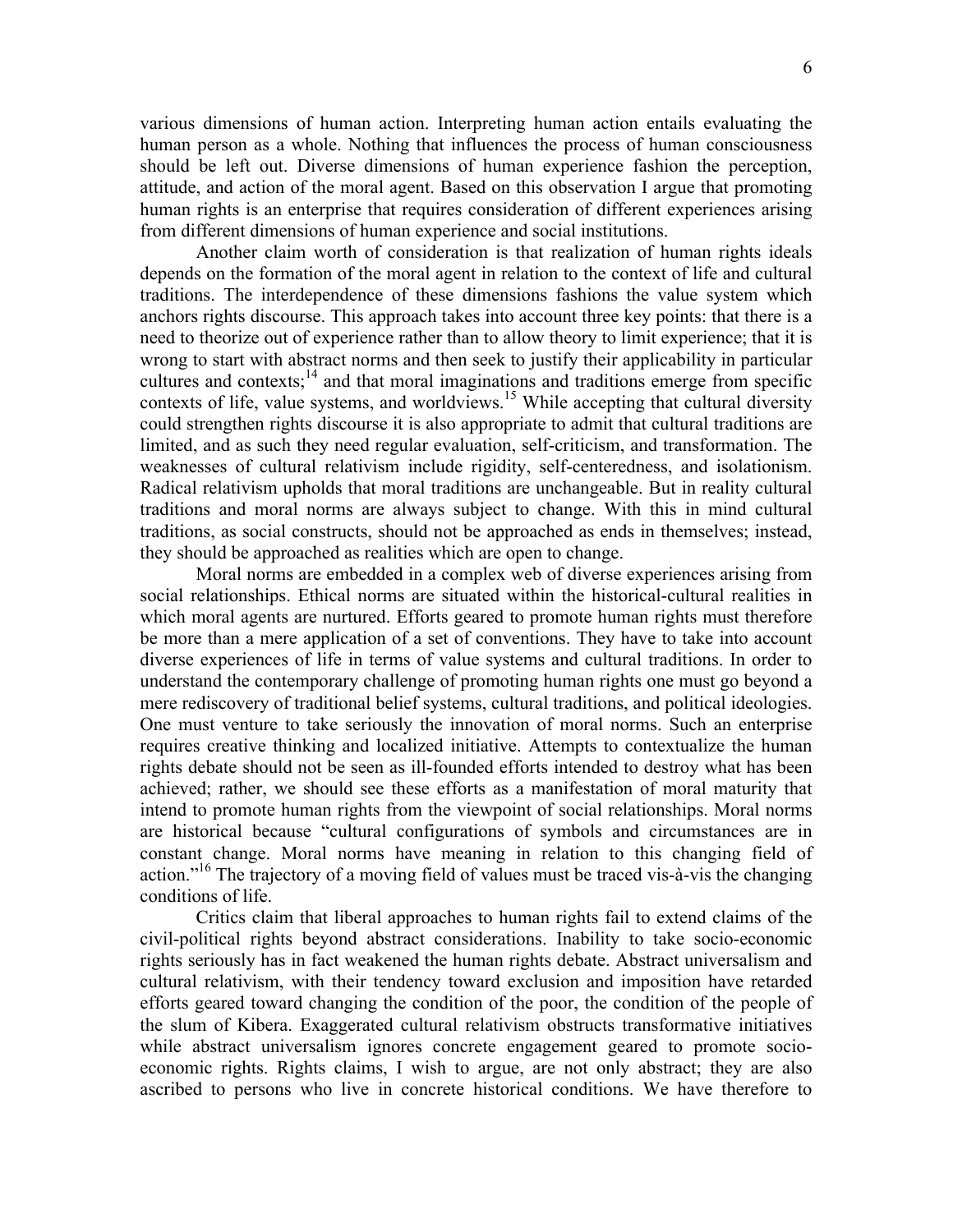challenge approaches characterized by a language that separates civil-political rights from socioeconomic rights, and individual from community. A debate trapped in this dichotomy cannot benefit humanity. Different categories of human rights complement one another. Following the same argument Simeon O. Ilesamni concludes that a society that promotes only one category of rights projects an image of truncated humanity.<sup>17</sup> One-sided emphasis enforced by pluralism of interpretations without clear commitment fails to produce concrete impact.

## **Internationalization of Human Rights Standards**

Internationalization of human rights became necessary after the Second World War because the world needed a worldwide system of accountability and responsibility. Such an initiative became possible when cooperation between states was required to protect refugees and victims of war, torture, discrimination, and genocide. With the help of the United Nations Commission of Human Rights, human rights have become an international moral criterion for judging international relations, with the capacity to challenge state authority, impose limitations upon the arbitrary exercise of power, override the privilege of state sovereignty, and hold governments accountable.

International consensus for collaboration is founded upon accepted moral standards. Global cooperation can use common resources to create a better world for all. If we cannot achieve this objective then we will be destroyed by conflict of interest and ideological competition. We need to change the way we undertake international relations as a means to transform social relationships. Although there are competing ideologies, identities, and loyalties, it is appropriate to formulate methodologies that can bring nations together. The survival of the poor will depend on how nations are able to live in harmony by facing the worldwide challenges emerging from various conflicts of interests. A cross-cultural understanding of human rights is possible when there is a willingness to engage everybody in serious conversations in the search for appropriate models of interdependence and common good that transcend national borders. Such initiatives require a substantial investment from the international community. International investment is essential for building the global common good. This willingness has enabled human rights standards to be incorporated within various legal documents, national constitutions, and education programs.

Internationalization of human rights standards depends on the initiative of implementation. In this respect Abdullahi An-Na'im writes:

If we are to bridge the gap between the theory and practice of human rights in the contemporary world, we must all be ready to modify those conceptions which seem to frustrate the efficacy of international cooperation in the field of human rights. This would require a modification of the meaning of state sovereignty in order to enhance the principle of international accountability for violating human rights. $18$ 

The international community must be able to establish moral criteria that can override domestic jurisdiction when violation of human rights is persistent. States should be encouraged to abandon outdated laws in favor of human rights standards. Every society is encouraged to evaluate how well it maintains international standards of human rights. For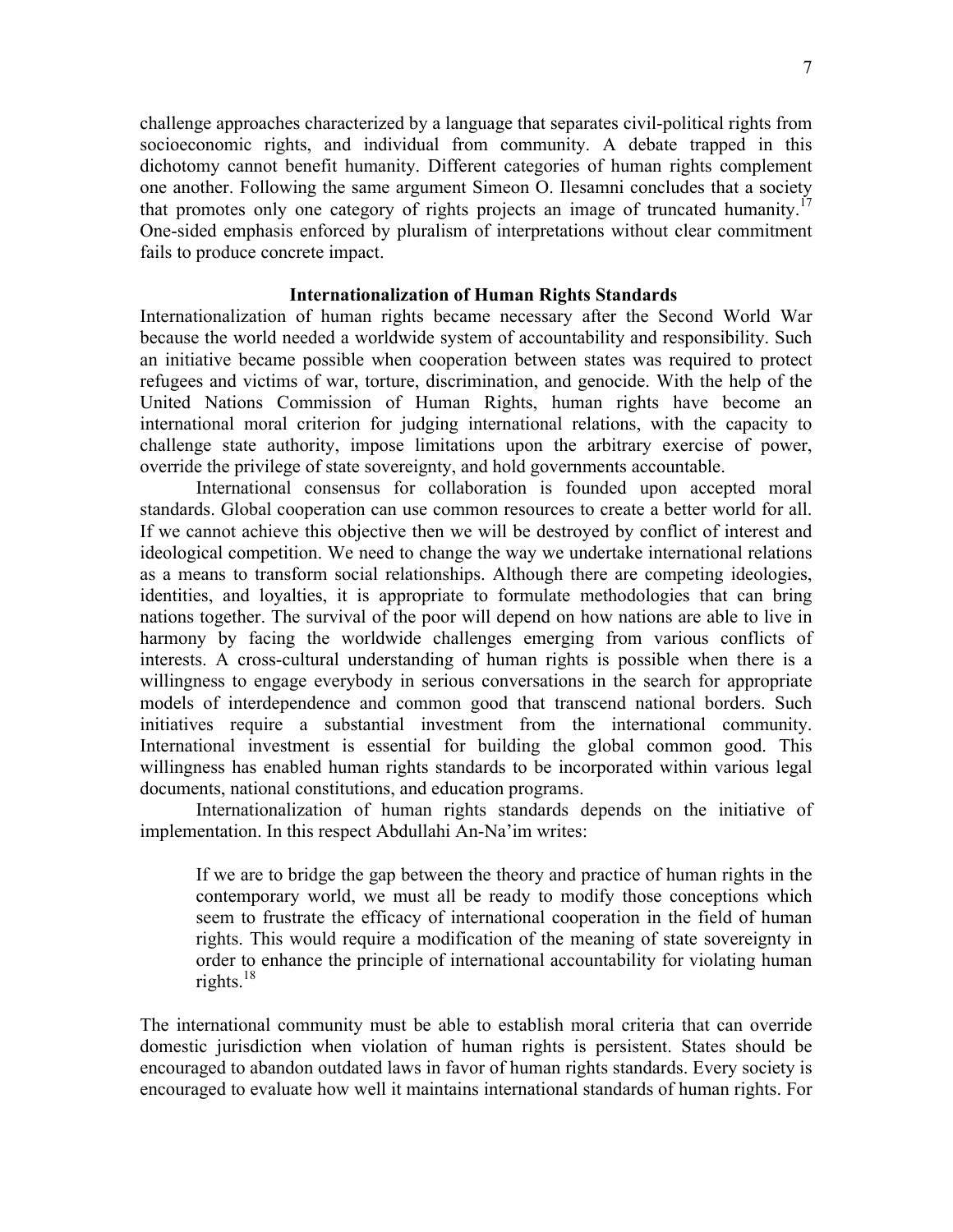this course of action to be successful there must also be a concerted effort geared to developing effective modalities of implementation. "To achieve this end, human rights advocates need to undertake a massive educational effort, drawing on all institutions and other normative resources of each community in support of universal human rights."<sup>19</sup> In the long term, civic education produces an attitude that can transform social relationships.

## **United Nations and International Politics**

The United Nations Charter states that one of the purposes of the United Nations is to achieve international cooperation in addressing problems of a humanitarian character and to encourage respect for human rights standards.<sup>20</sup> The Universal Declaration of Human Rights, as the spiritual and historical foundation of all human rights charters, occupies a special status among the standards that regulate international relations. The centrality of the Charter derives from the fact that it is viewed more as a moral guideline designed to inspire than as a legal system. In order to establish respected universal standards of human rights, remarks Makau Mutua, there must be a "cross-cultural legitimacy of any such enterprise that would lie in a truly democratic, diverse, and participatory framework."<sup>21</sup> An approach of this sort cultivates involvement and commitment by everybody.

For sixty years the challenge of the United Nations has been how to make the Universal Declaration of Human Rights acceptable to all nations. "The process of setting standards at the international level requires consensus building. It also calls into play competing national interests, cultures, and ideologies."<sup>22</sup> Such an observation suggests that there is a need to pay attention to the weaknesses of the United Nations and international politics in view of making the values of inclusion and participation obligatory and to achieve a form of legitimacy that can transcend cultural, political, religious, and economic divides.

Since the end of the Cold War carrying out international politics within the framework of the United Nations has experienced many problems. Inaction at the international level is caused by inequalities expressed in terms of economic disparity between rich and poor countries. That is to say, the challenge of promoting human rights is necessarily linked to poverty, to political division between rich and poor countries, and to the challenge of building a consensus about the responsibility of the state. The dispute over protecting human rights remains unsettled because poor countries fear that such a framework would breed hegemony, interference, and the loss of state sovereignty. In search of consensus, Bertrand G. Ramcharan, the former Commissioner for Human Rights at the United Nations, argues:

What needs to be done, through careful diplomacy, to build a consensus widely shared is that human rights norms developed over the past sixty years must be upheld by all, and that this includes civil and political rights as well as economic, social and cultural rights. As part of this consensus, there must be agreement on how to tackle situations of gross violations of human rights. $^{23}$ 

Even after the Cold War powerful nations are still fighting for supremacy. This attitude is contrary to the United Nations Charter which emphasizes principles of equality and selfdetermination of all peoples. "Commitment to equality has characterized the United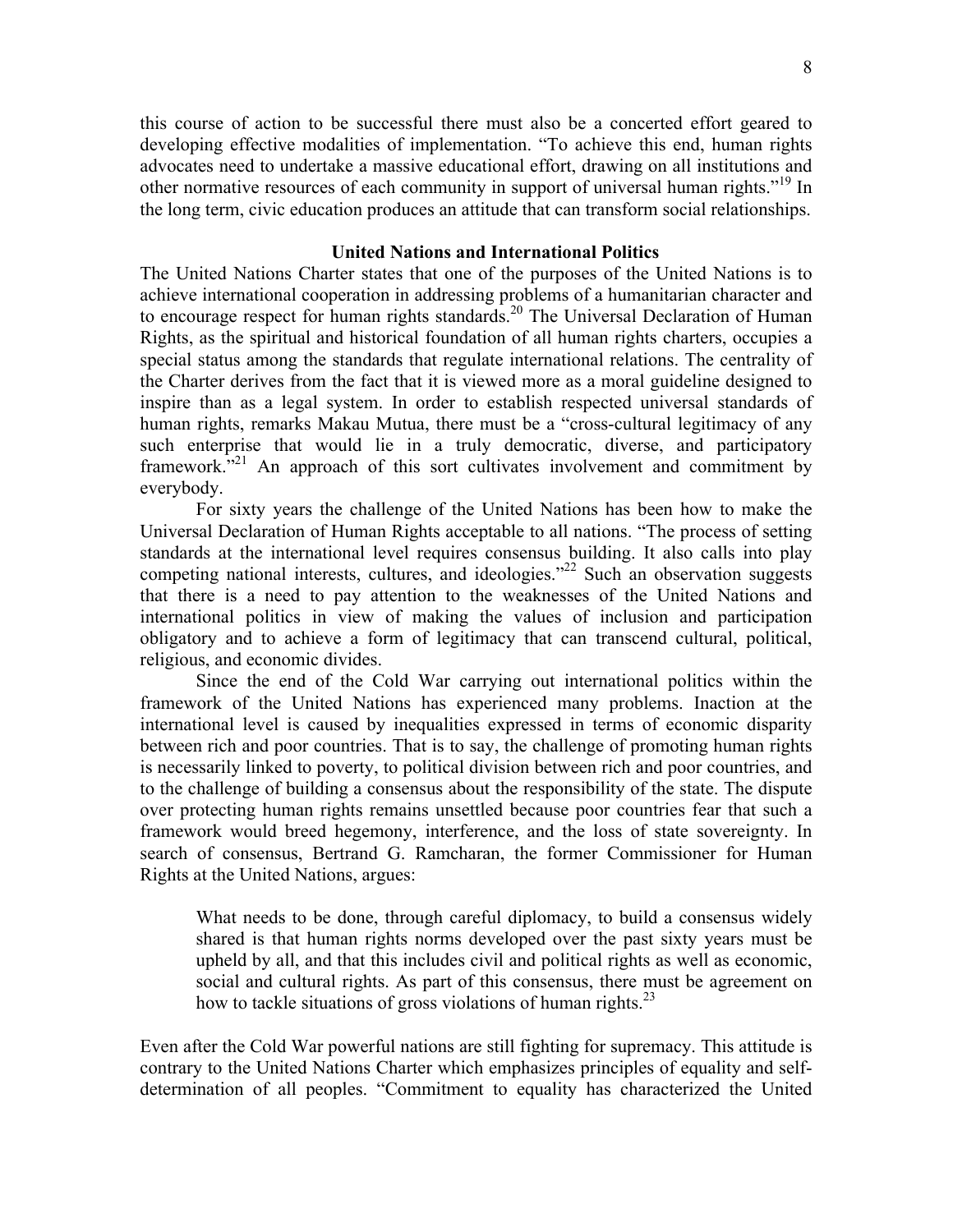Nations ever since its existence and the member states committed themselves to the pursuit of international cooperation for the promotion of human rights.<sup> $2^{24}$ </sup> Such confirmation supports the development of all peoples as a standard measure for the realization of human rights ideals.

The dynamics of international politics is most often influenced by political motives that uphold self-interest instead of the global common good. "Proposals have been put forward by the international community to ensure that a minimal level of humanity is respected."<sup>25</sup> Competing national interests explain why the international community lacks coherent principles for decision-making. The United Nations, under pressure from powerful nations, tends to embrace compromise politics. Under these circumstances it has often opted for silence. Its silence over acts of genocide in Rwanda and Darfur, for example, has revealed an inconsistency in the United Nations' way of proceeding by showing that the international standards of decision-making are unclear, inconsistent, and biased. These examples confirm the claim that reform of the United Nations is urgently required.

Human rights provisions cannot be realized unless institutions that support them are willing to guarantee a movement from formulation to implementation. Most often, weaker states are compelled by powerful states to endorse international formal declarations. In reality the forced signatories will not do anything to halt human rights violations. "Ratification of treaties means little where the state has no political will in their domestic application and implementation. In some cases, states will pay lip service to certain standards but take no steps to consolidate them.<sup> $26$ </sup> But approaching human rights as a political concept allows us to address a wide range of human rights issues while circumventing divisive disputes over moral foundations.<sup>27</sup> Political action, as a means of social interaction, promotes self-discovery and mutual acceptance.

#### **Innovation of Human Rights Debate**

Recently there has been a strong push to recognize the interrelationship between civilpolitical rights and socioeconomic rights in order to resolve the tension between different categories of rights. But protecting human rights standards is possible only insofar as there are effective methodologies of implementation, enforcement, and innovation. Such initiative needs a larger response sustained by international accountability along with localized framework of implementation. There must be appropriate models of helping each society to build systems that can promote both civil-political rights and socioeconomic rights as ways of fighting poverty.

In order to keep the momentum of enforcement and innovation of human rights active there must be a continuous process of appropriation at the level of institutions. As such, advocates of human rights are expected to identify weaknesses within institutions by devising effective methodologies of human rights education. Promoting human rights standards requires continuous reinterpretation, evaluation, and appropriate methodologies of implementation. Constant evaluation strengthens the rights discourse because it enables it to dialogue with the changing conditions of life. Such engagement motivates critical reflection and self-appropriation. Approaches proposed for evaluation require us to make sure that international standards of human rights are promoted with due respect to the evolving value systems of different societies. Embarking on the process, rights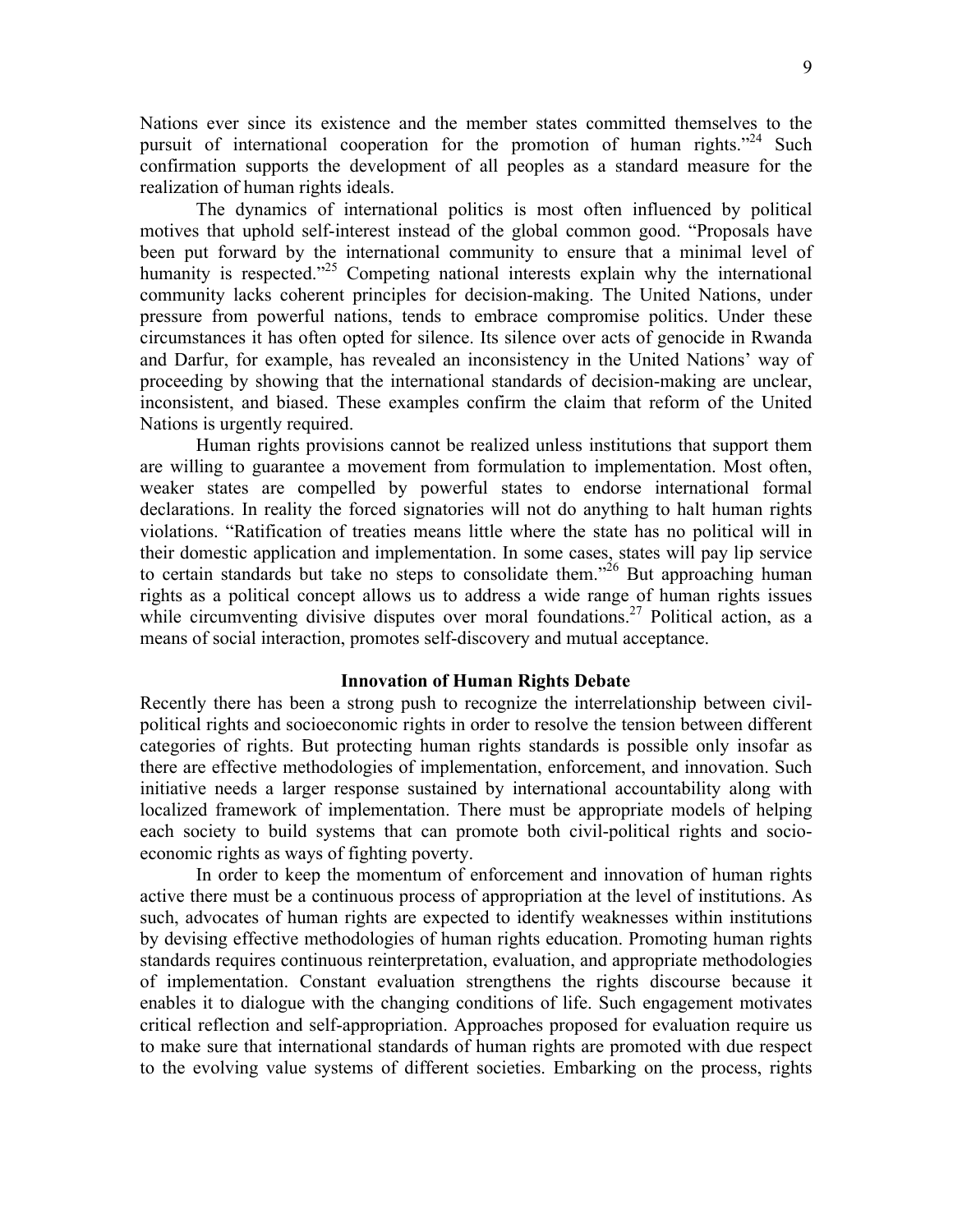discourse ought to localize itself as a means of responding to local challenges with localized methodologies.

The existing rights discourse seem to lack a transformative vision because it endorses the very systems which are responsible for making the fulfillment of basic needs inaccessible to the poor. For example, liberal approaches "reflect the experience of the dominant class and its interests. The limits of human rights discourse include losing sight of the great proportion of human beings who lead a sub-human life and to whom no one pays attention. The language of human rights ought to provide conceptual tools that present oppression as institutional and structural."28 This could be possible by encouraging collective action geared toward challenging the status quo. Let there be no mistake that the rights of the poor, under the norms of the common good and interdependence, are legitimate. Such affirmation is justified by the claim that the rights of all persons are limited by the rights of others, and the individual owes duties to the community which enables everyone to flourish.

Religions, of course, can also play a constructive role in the effort to promote human rights if they avoid tendencies of exclusion, imposition of uniformity, authoritarianism, and fundamentalism.<sup>29</sup> They are expected to acknowledge democracy by respecting principles of pluralism, freedom of conscience, and the right to choose. Religions, under the inspiration of love of neighbor and community service, can promote human rights education and the transformation of the public conscience. Such contributions are possible if religious teachings change with the changing conditions of life. Similarly religions should avoid the temptation of opting for silence and neutrality in the midst of human rights violations. It is immoral to be silent in the midst of human suffering. These demands could become reality if there were an effort to formulate an expression of human rights grounded in the spiritualities of social transformation and social action.

With respect to the preceding discussion I argue that methodological shifts are required, because rights that can mean something for poor people fighting to survive, rights that can mean something for dehumanized women, rights that "can mean something for the youth whose future we render improbable everyday, must include economic needs. If a bill of rights is to make any sense, it must include among others, economic rights. That is the least we can strive for if we are ever going to have societies that respect basic human needs."30 For the poor, rights discourse will only be relevant insofar as it takes seriously the economic rights.

The dynamics of rights discourse should be conceived as an open-ended process constantly perfecting itself. It is inappropriate to approach rights discourse as if it has been settled once and for all. We must continually move back and forth in interactive dialogue with all cultures, taking into account that religio-cultural backgrounds are important in forging a common ground for moral norms. Realization of human rights ideals cannot depend solely on laws. It is about changing attitudes toward others, ordering conflict of interests, reconstructing social relationships, reorganizing social structures, and challenging outdated traditions. The spirituality of human rights is not designed to justify self-interest; rather, it is about mutual recognition, capability building, and social transformation.

Human rights debate should be situated within different value systems, because when profound changes in mentality become necessary it is not enough to cling to those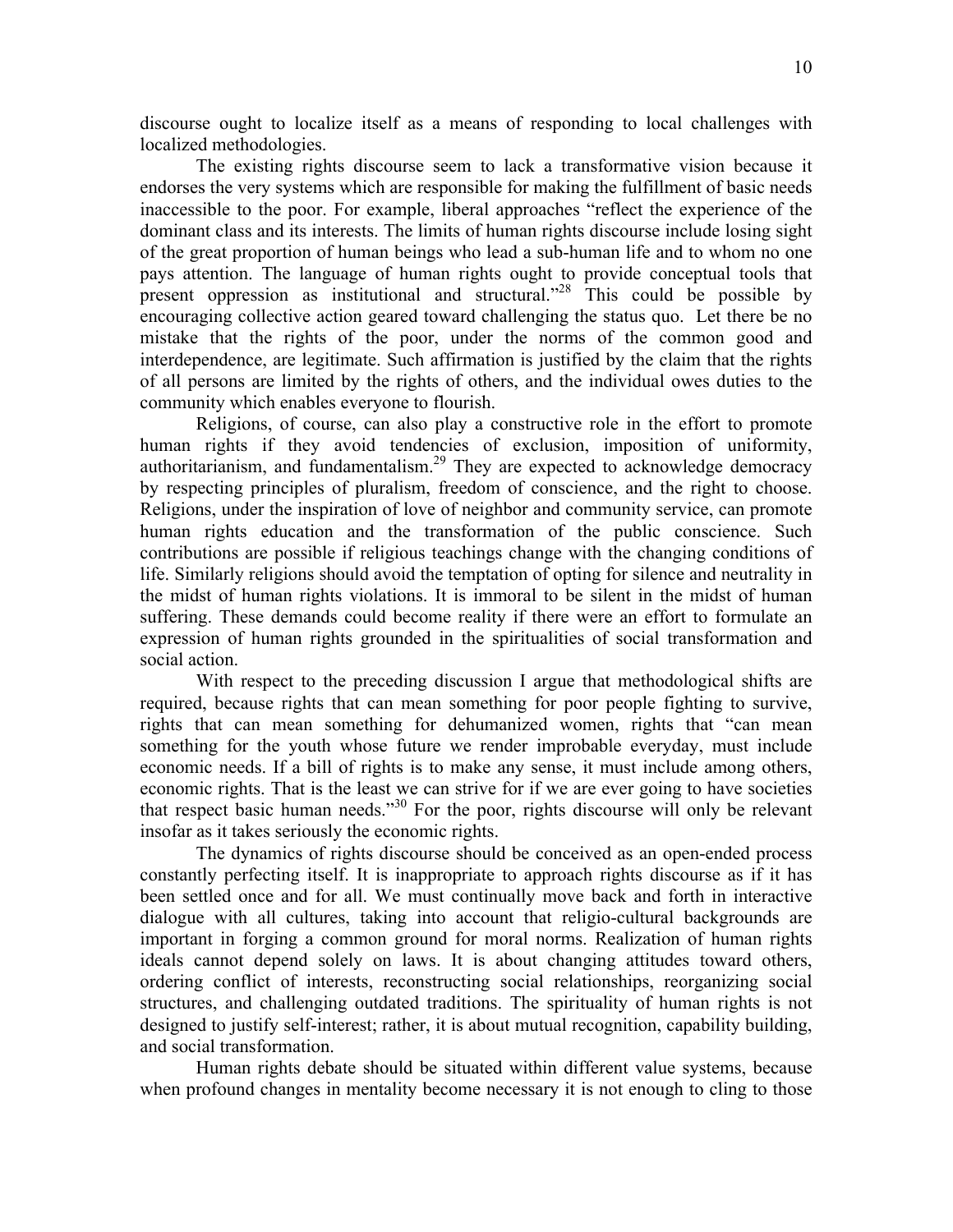strategies that offer information alone. The challenge of promoting human rights must take into account what each group of people is, including its historical background and cultural traditions. Only such an historical encounter enhances the real possibility of protecting human rights. Such initiative must be accompanied by a search for new ways of reconciling particular moralities with common morality. Claims of universality and cultural difference can be constructive only insofar as they are not consumed by tendencies of imposition and exclusion.

#### **Conclusion**

The movement of globalization, which is dominated by multinational companies and financial institutions, shows no interest in establishing systems of moral responsibility that can guarantee the global common good. The free market and multinational companies by themselves cannot guarantee the rights of the poor because their dynamics are focused on how to maximize profit. For them, rights to subsistence are unjustifiable, and the economic needs of the poor are nobody's business. In this situation we need approaches that can promote a culture that engages public conscience and commitment from all institutions of moral formation and concrete engagement. A commitment of this magnitude requires multiple approaches to be undertaken simultaneously.<sup>31</sup>

Civil-political rights, from the perspective of the poor, will only be meaningful insofar as one enjoys socio-economic rights. The poor, as bearers of the experience of suffering, are the ones who can judge whether we have achieved an inclusive understanding of human rights and the common good. The situation of the poor reflects the community's failure to uphold the value of mutual care. Indeed, the extent of suffering of the poor shows how far we are from being a community of persons who care for one another. The plight of the poor is the standard measure of how ideals of human rights have been implemented. We cannot talk about common good without taking into account the condition of the poor.<sup>32</sup> Since this is the case, then responsibility toward the poor is no longer an option, but an obligation. The poor are not the object of charity but persons to be freed from the oppressive forces generated by social structures.

The international human rights debate is, apparently, declining because the plight of the poor is not adequately addressed by the theories of academia and international politics. The paper demonstrated how the competing approaches among scholars and political organizations have confined the human rights debate within the parameters of speculative disputes and conflicting ideals. The claim put forward stated that unless human rights debate recognize the basic needs of the poor it will become irrelevant as well as lose its opportunity to promote just societies, and thereby left to survive under the whims of power brokers and global market.

Another challenge we have to address is the attitude of the people from industrialized countries, who tend to feel that whenever the well-being of the poor is raised they are somehow blamed as well as pressurized to give their wealth to the people who do not deserve it. Some of them, unconsciously, tend to act in an uncomfortable manner, by unleashing unfriendly arguments of self-defense, without knowing that the plight of the poor brings into play the issue of civic responsibility. Human rights debate necessarily calls us into the sense of shared responsibility and the common good.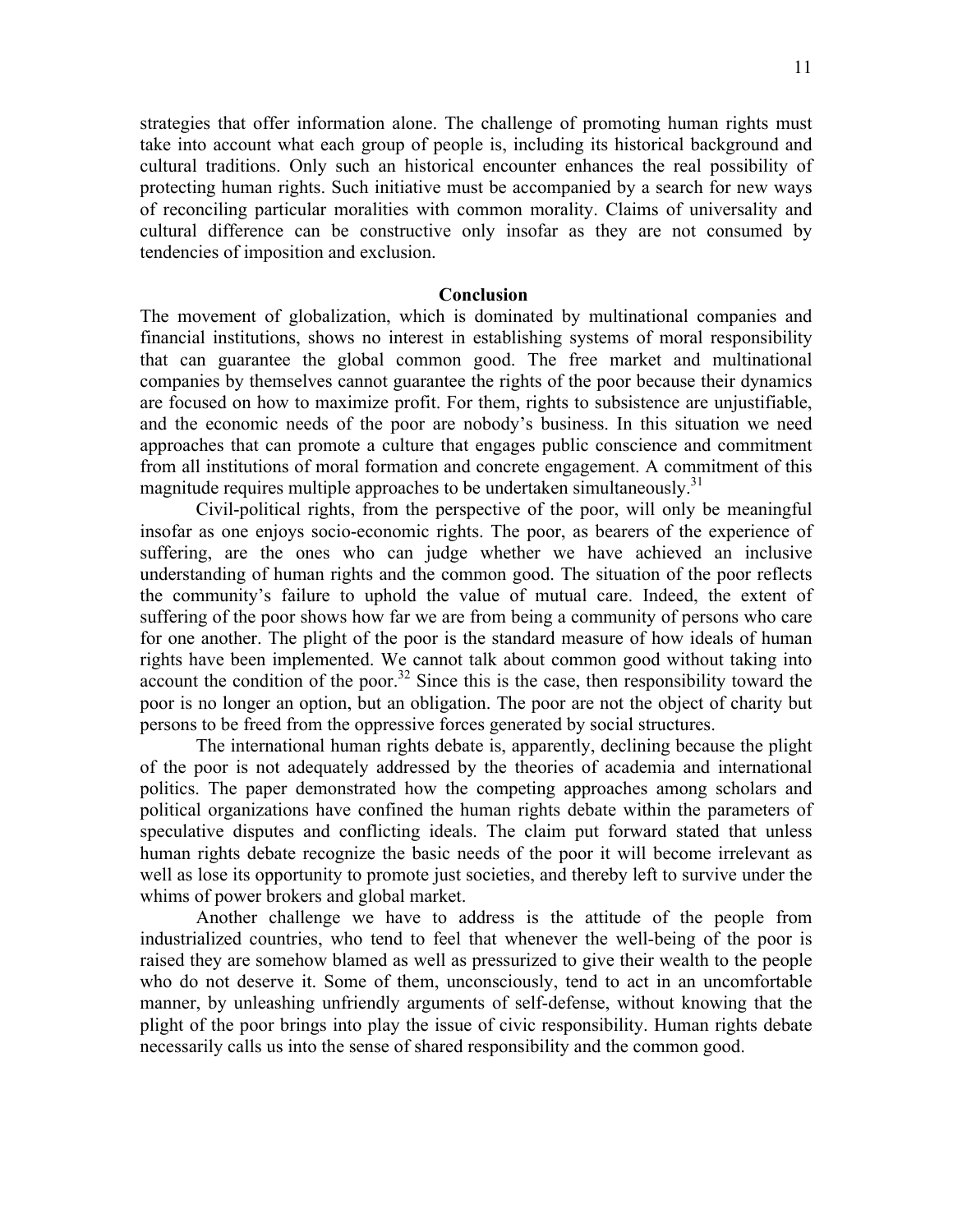## **About the Author**

Address: Hekima College Joseph Kangethe Road, Off Ngong Road P. O. Box 21215 00505 Nairobi, Kenya

E-mail: tarimo@hotmail.com

# **Notes**

<sup>&</sup>lt;u>1</u> <sup>1</sup> Critics claim that the Universal Declaration of Human Rights cannot be universal because its philosophical framework emerges from a single worldview. That is to say, the content of what is referred to as universal human rights varies from one culture to another. Even if cultures and nations agree that human rights must be respected there would be considerable variation about how to honor these ideals. For further elaboration, see Warren Lee Holleman, *The Human Rights Movement*: *Western Values and Theological Perspectives* (New York: Praeger Publishers, 1987); Makau Mutua, *Human Rights*: *A Political and Cultural Critique* (Philadelphia: University of Pennsylvania Press, 2002); and Aquiline Tarimo, S.J., *Human Rights and Cultural Differences* (Morogoro: Salvatorianum, 2004).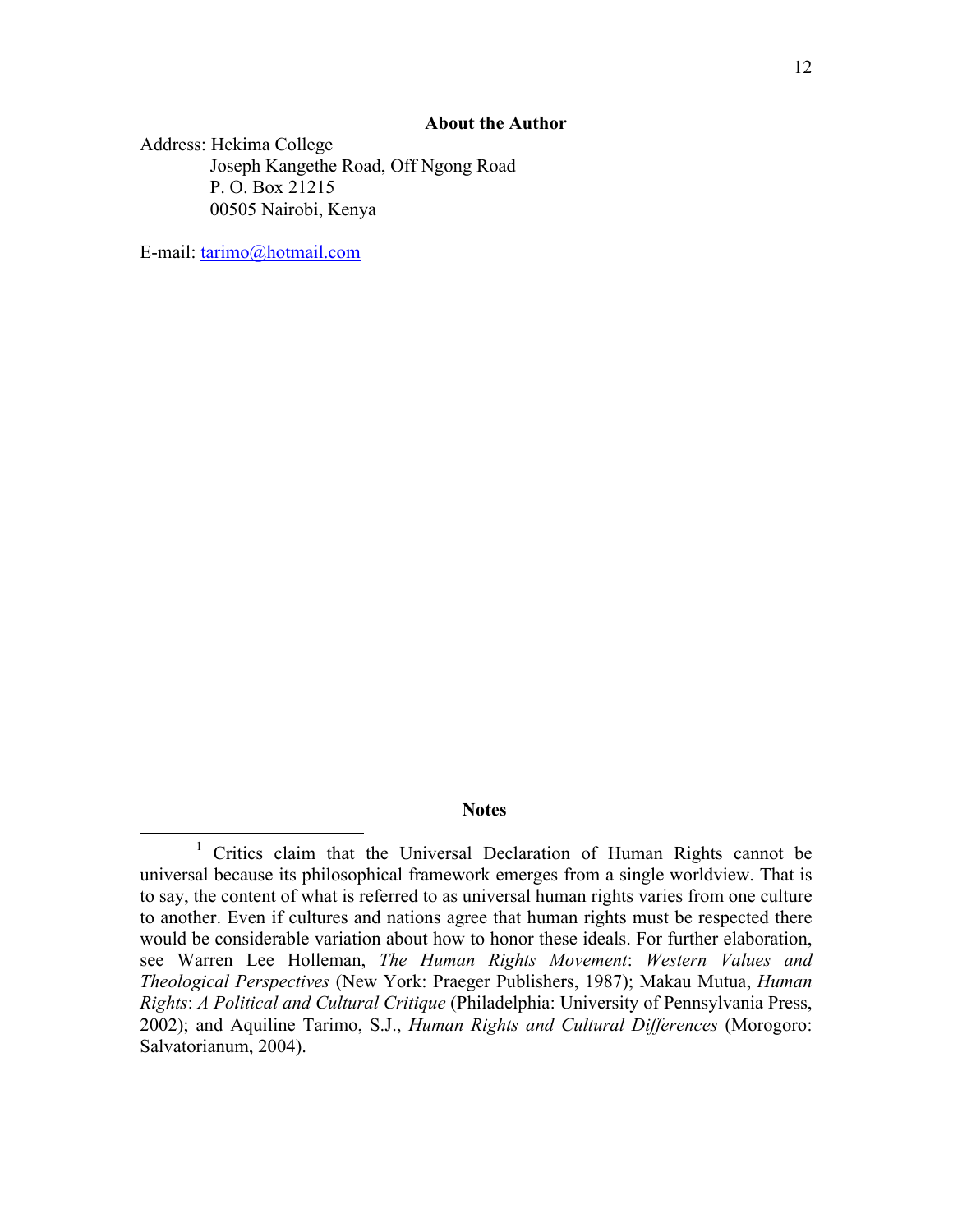2  $2$  For a study that elaborates the aforementioned characteristic, see Rhoda E. Howard, *Human Rights in Commonwealth Africa* (Totowa, New Jersey: Rowman and Littlefield Publishers, 1986).

 $3<sup>3</sup>$  I do not wish to present a comprehensive historical evolution of human rights, human rights-related events, apology, or a list of specific rights from the perspective of theology, philosophy, or political science. Such studies have been already undertaken, extensively, in the last six decades. My focus is to evaluate the impact of these studies in concrete life without being rendered captive to theoretical disputes.

4 Christine Bodewese, *Parish Transformation in Urban Slums*: *Voices of Kibera, Kenya* (Nairobi: St. Paul Publications, 2005), 31.

5 Wikipedia: The Free Encyclopedia, "Kibera: Geography and Culture," *http://www.en.wikipedia.org/wiki/kibera* (accessed November 23, 2009).

6 Jack Donnelly, "The Relative Universality of Human Rights," *Human Rights Quarterly* 29, 2 (May, 2007) 281-306, at 288.

<sup>7</sup> Ignacio Ellacuria, "Human Rights in a Divided Society," in Alfred Hennelly, S.J., and John Langan, S.J., eds., *Human Rights in the Americas*: *The Struggle for Consensus* (Washington, D.C.: Georgetown University Press, 1982), 52-65, at 59.

<sup>8</sup> Pope John Paul II, "Respect for Human Rights: The Secret of True Peace," at http://www.nccbuscc.org/sdwp/international/humanrights (accessed March 30, 2010).

<sup>9</sup> Donnelly, "The Relative Universality of Human Rights," 281-291.

 $10$  Ibid., 281.

<sup>11</sup> The meaning of "generalized other" and "concrete other" are discussed in Seyla Benhabib, *Situating the Self*: *Gender, Community, and Postmodernism in Contemporary Ethics* (New York: Routledge, 1992), 148-177. "Generalized other" refers to the way of understanding a person from the abstract standpoint while "concrete other" refers to the way of understanding a person from the standpoint of particularity, needs, and context of life.

12 Ibid., 152.

<sup>13</sup> Excellent studies of cultural relativism, identity, and the contextualization of different understandings of human rights are found in Adamantia Pollis and Peter Schwab, eds., *Human Rights*: *Cultural and Ideological Perspectives* (New York: Praeger Publishers, 1979); Issa G. Shivji, *The Concept of Human Rights in Africa* (London: Codesria Book Series, 1989); Abdullahi Ahmed An-Nai'm and Francis M. Deng, eds., *Human Rights in Africa*: *Cross-Cultural Perspectives* (Washington, D.C.: The Brookings Institution, 1990); and Claude E. Walsh Jr., and Robert I. Meltzer, eds., *Human Rights and Development in Africa* (New York: New York University Press, 1984).

14 See, for example, Jürgen Harbemas, *Moral Consciousness and Communicative Action* (Cambridge, Massachusetts: The MIT Press, 1991), 21-188.

<sup>15</sup> Emmanuel M. Katongole, "Hauerwasian Hooks and the Christian Social Imagination," in L. Gregory Jones, Reinhard Hutter, and C. Rosalee Velleso Ewell, eds., *God, Truth, and Witness*: *Engaging Stanley Hauerwas* (Michigan: Grand Rapids, 2005) 131-152.

16 Tod Swanson, "The Persuasive Voice of Oscar Romero," *Journal of Religious Ethics* 29, 3 (Spring, 2001): 127-144, at 143.